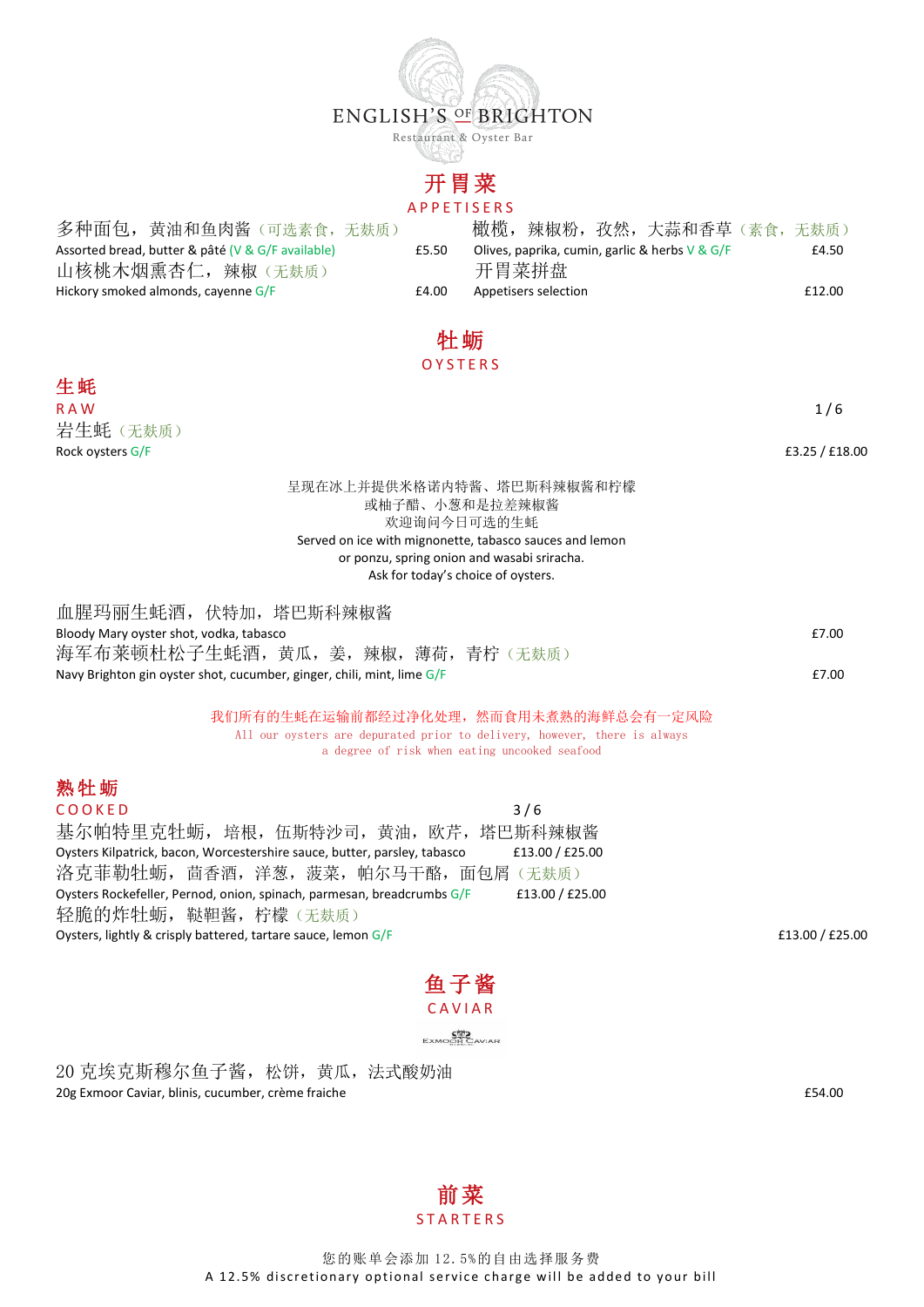#### ENGLISH'S OF BRIGHTON MENU | Spring 2022 2022 年春季菜单

虾肉丸子和脆鱿鱼, 凯撒蛋黄酱, 西班牙青辣椒, 香菜 Shrimp croquette & crispy calamari, Caesar mayonnaise, padron peppers, coriander **EXACO EXACO ELECTED** 612.00 烟熏三文鱼,黄瓜酱,火葱,刺山柑粉,贝果,芥末和莳萝奶油 Smoked salmon, cucumber ketchup, shallot, capers powder, bagel, mustard & dill cream  $£15.00$ 鸡肝酱, 松露黄油, 甜菜根酸辣酱, 芝麻菜, 佛卡夏面包 Chicken liver parfait, truffle butter, beetroot chutney, rocket leaves, focaccia £12.00 烤蔬菜奶酪卷,烤时令蔬菜和芳香乳清干酪,番茄调味汁,烤酵母,香醋(素食,无麸质) Baked roulade, grilled seasonal vegetables & aromatic ricotta, sauce vierge, roasted yeast, balsamic glaze  $\sqrt{G/F}$   $\qquad 2.00$ 

## 以下菜可以作为前菜或主菜

#### THE FOLLOWING DISHES ARE AVAILABLE AS A STARTER OR MAIN COURSE

炖贻贝,火葱,大蒜,白葡萄酒,奶油,百里香 (无麸质) Mussels marinières, shallot, garlic, white wine, cream, thyme  $G/F$   $\qquad \qquad$   $\qquad \qquad$   $\qquad \qquad$   $\qquad 21.00 / f21.00$ 虎虾,平底锅煎,或水煮并冷却,大蒜黄油,柠檬(无麸质) Tiger prawns, pan fried or poached & chilled, garlic butter, lemon G/F  $\qquad 25.00$  £13.00  $\neq$  £25.00 炙烤大扇贝,大蒜黄油,柠檬(无麸质) Seared King scallops, garlic butter, lemon G/F **E13.00** / E25.00 调味棕蟹,鸡蛋,多种沙拉叶,柠檬蛋黄酱(无麸质) Dressed brown crab, hen egg, mixed leaves, lemon mayonnaise  $G/F$   $E15.00 / E29.00$ 龙虾, 法式焗法, 或大蒜黄油, 或水煮并冷却(无麸质)

Lobster, thermidor or garlic butter or poached & chilled G/F Market price expansion of the Market price

主菜

M A IN DISHES

| 700 克多佛比目鱼或 700 克鲽鱼, 米勒黄油酱 (无麸质) 或烤鞑靼酱 (无麸质)                                                                           |        |  |  |  |
|------------------------------------------------------------------------------------------------------------------------|--------|--|--|--|
| 700g Dover sole or 700g plaice, "à la meuniere" G/F or grilled, tartare sauce G/F<br>£42.00/£20.00                     |        |  |  |  |
| 墨鱼汁鸡蛋意面, 蟹肉和龙虾肉酱, 樱桃番茄, 酥脆的鱿鱼, 辣椒, 甜罗勒油                                                                                |        |  |  |  |
| Squid ink egg pasta, crab & lobster ragout, cherry tomato, crispy calamari, chili, sweet basil oil<br>£29.00           |        |  |  |  |
| 烤海鲈鱼,整条或切片,味噌胡萝卜,西兰花泥,西班牙香肠,牛肝菌粉,扇贝脆片 (无麸质)                                                                            |        |  |  |  |
| Roasted Sea bass, whole or filleted, miso glazed carrot, broccoli puree, chorizo, porcini powder, scallop crackers G/F | £24.00 |  |  |  |
| 安康鱼,橄榄墨鱼,普罗旺斯炖菜,龙虾浓汤,白兰地奶油,干柠檬,茴香                                                                                      |        |  |  |  |
| Monkfish tranche, olives stuffed cuttlefish, ratatouille, lobster bisque, brandy cream, dried lemon, fennel frills     |        |  |  |  |
| 苏塞克斯艾尔啤酒炸鱼薯条,鳕鱼,豌豆糊,鞑靼酱 (无麸质)                                                                                          |        |  |  |  |
| Sussex ale battered fish & chips, cod loin, mushy peas, tartare sauce G/F*<br>£18.50                                   |        |  |  |  |
| 250 克熟成牛臀排,或 250 克金枪鱼排,亚洲风味沙拉,香辣华夫酱 (无麸质)                                                                              |        |  |  |  |
| 250g Dry aged beef rump or 250g Tuna steak, Asian style salad, spicy wafu dressing G/F<br>£27.00                       |        |  |  |  |
| 野韭菜和菠菜意大利烩饭,烟灰山羊奶酪球,夏季松露,烤松子,紫苏(素食,无麸质)                                                                                |        |  |  |  |
| Wild garlic & spinach risotto, ash goat cheese balls, summer truffle, toasted pine nuts, shiso $V$ G/F                 | £24.00 |  |  |  |
| 每点一份炸鱼薯条,就会添加 50 便士自愿捐款给"渔民使命"慈善组织                                                                                     |        |  |  |  |

\*A 50 pence voluntary, optional donation to the Fishermen's Mission will be added for each portion of fish & chips on your bill

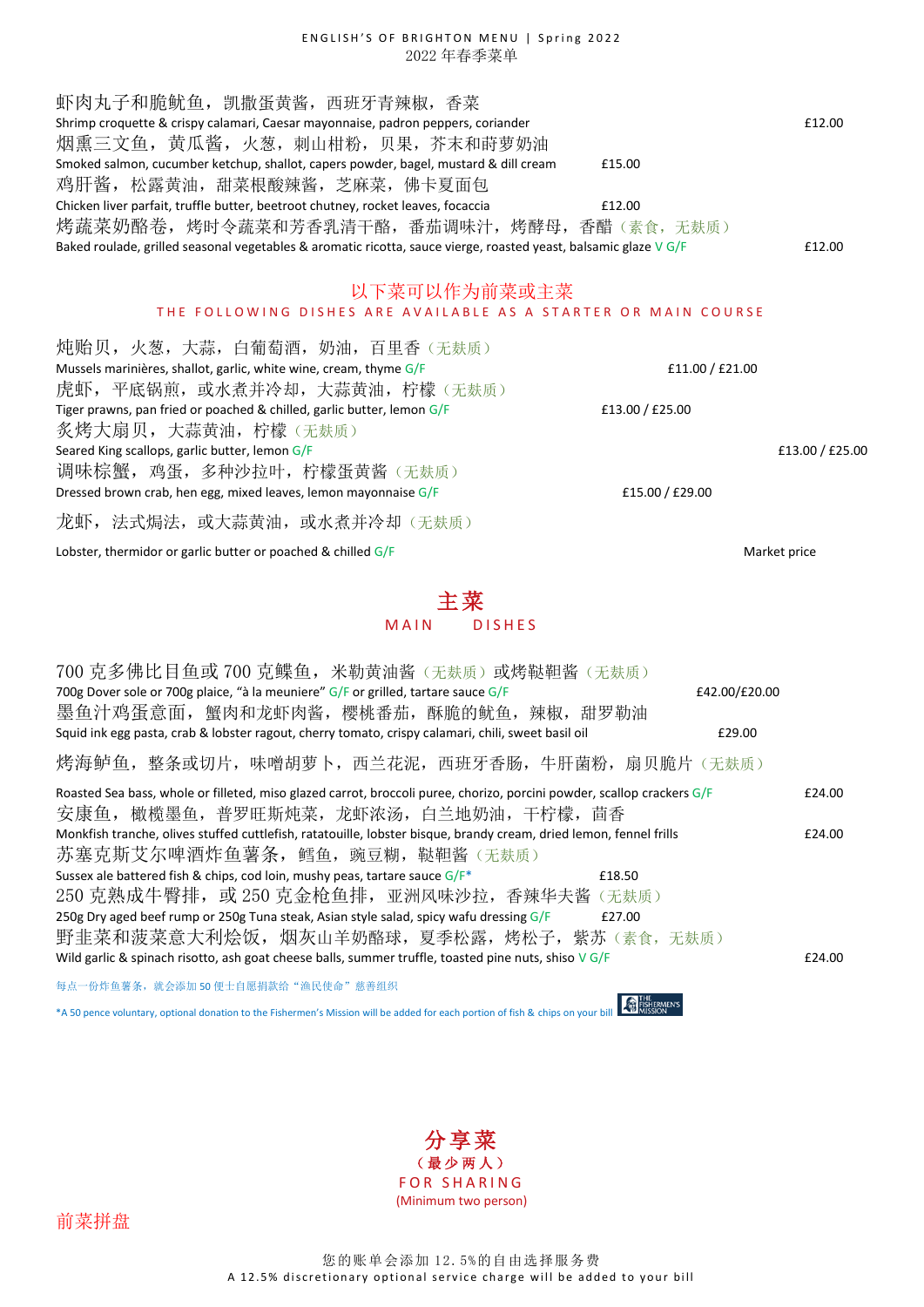#### Starter platter, the control of the control of the control of the control of the control of the control of the control of  $\Lambda$

烟熏三文鱼,炸鱿鱼,虾肉丸子,鸡肝酱,炖贻贝

Smoked salmon, fried calamari, shrimp croquette, chicken liver parfait, mussels marinières

## 冷菜拼盘(无麸质)

## $\blacksquare$ Cold platter, G/F  $\blacksquare$

清蒸并冷却的调味棕蟹,虎虾,蛤蜊和贻贝,岩生蚝和金枪鱼刺身,烟熏三文鱼,米格诺内特酱, 柠檬蛋黄酱,柚子醋,芥末,柠檬

Steamed & chilled dressed brown crab, tiger prawns, clams & mussels, raw rock oysters & tuna sashimi, smoked salmon, mignonette, lemon mayonnaise, ponzu, wasabi, lemon

## 热菜拼盘(无麸质)

#### Hot platter, G/F  $\epsilon$ 37.00 每人

炙烤大扇贝和虎虾,炖蛤蜊和贻贝,整条海鲈鱼、鲽鱼和安康鱼,天妇罗牡蛎,鞑靼酱,大蒜黄 油,柠檬

Seared scallops & tiger prawns, clams & mussels marinières, baked whole seabass & plaice, monkfish tranche, tempura oysters, tartare sauce, garlic butter, lemon

## 今日市场的鱼(无麸质)

9 日十百団 友展 / 工卦氏)

Market fish of the day, G/F  $\overline{0}$  of the day, G/F  $\overline{0}$  of  $\overline{0}$  and  $\overline{0}$  and  $\overline{0}$   $\overline{0}$   $\overline{0}$   $\overline{0}$   $\overline{0}$   $\overline{0}$   $\overline{0}$   $\overline{0}$   $\overline{0}$   $\overline{0}$   $\overline{0}$   $\overline{0}$   $\overline{0}$   $\overline{0}$   $\overline$ 当地捕捞的鱼,用黄油、柠檬和油调味烤熟。一道自选配菜,大蒜黄油和鞑靼酱。我们会在桌边为 您剔除鱼骨,供您享用。欢迎询问今日可选的鱼。

> Locally caught fish. Seasoned and roasted with butter, lemon & oil. Served with a side of your choice, garlic butter & tartare sauce. Filleted tableside for your enjoyment. Ask for today's choice of fish.

## 添加到您的分享菜

ADD TO YOUR MAIN DISHES

| $3 \times$ Scallops, seared $G/F$                   | £12.00                           |
|-----------------------------------------------------|----------------------------------|
| 3 只虎虾, 煎或水煮并冷却 (无麸质)                                |                                  |
| 3 x Tiger prawn, pan fried or poached & chilled G/F | £12.00                           |
| 20 克埃克斯穆尔高地鱼子酱,黄瓜(无麸质)                              |                                  |
| 20g of Exmoor Caviar, cucumber G/F                  | £48.00                           |
| 龙虾, 水煮, 热食或冷食 (无麸质)                                 |                                  |
| Lobster, poached, hot or chilled G/F                | 半只 Half £25.00 / 整只 Whole £49.00 |
|                                                     |                                  |

## 配菜

#### SIDE DISHES

| 大块薯条或细薯条(无麸质)                                            |       | 芝麻菜沙拉, 香醋, 帕玛森干酪(素食, 无麸质)                                   |  |
|----------------------------------------------------------|-------|-------------------------------------------------------------|--|
| Chunky chips or Skinny fries G/F                         |       | Rocket salad, balsamic glaze, parmesan G/F<br>£4.50         |  |
| 蒸新土豆, 黄油, 百里香, 大蒜(素食, 无麸质)                               |       | 樱桃西红柿沙拉, 火葱, 塔巴斯科辣酱, 罗勒(素                                   |  |
|                                                          |       | 食,无麸质)                                                      |  |
| Steamed new potato, butter, thyme, garlic V G/F<br>£4.50 |       | Cherry tomato salad, shallot, tabasco, basil V G/F<br>£5.00 |  |
| 传统豌豆糊 (素食,无麸质)                                           |       | 炸西班牙青辣椒, 烟熏风味盐, 香菜(无麸质)                                     |  |
| Traditional mushy peas V G/F                             | £4.50 | Fried padron peppers, smoked salt, coriander G/F<br>£6.00   |  |
| 拌沙拉叶, 黄瓜, 西红柿, 火葱 (素食, 无麸质)                              |       | 菠菜, 炒或奶油烩, 肉豆蔻 (素食, 无麸质)                                    |  |
| Mixed leaf salad, cucumber, tomato, shallot $\sqrt{G/F}$ | £4.50 | Spinach, wilted or creamed, nutmeg V G/F<br>£6.00           |  |

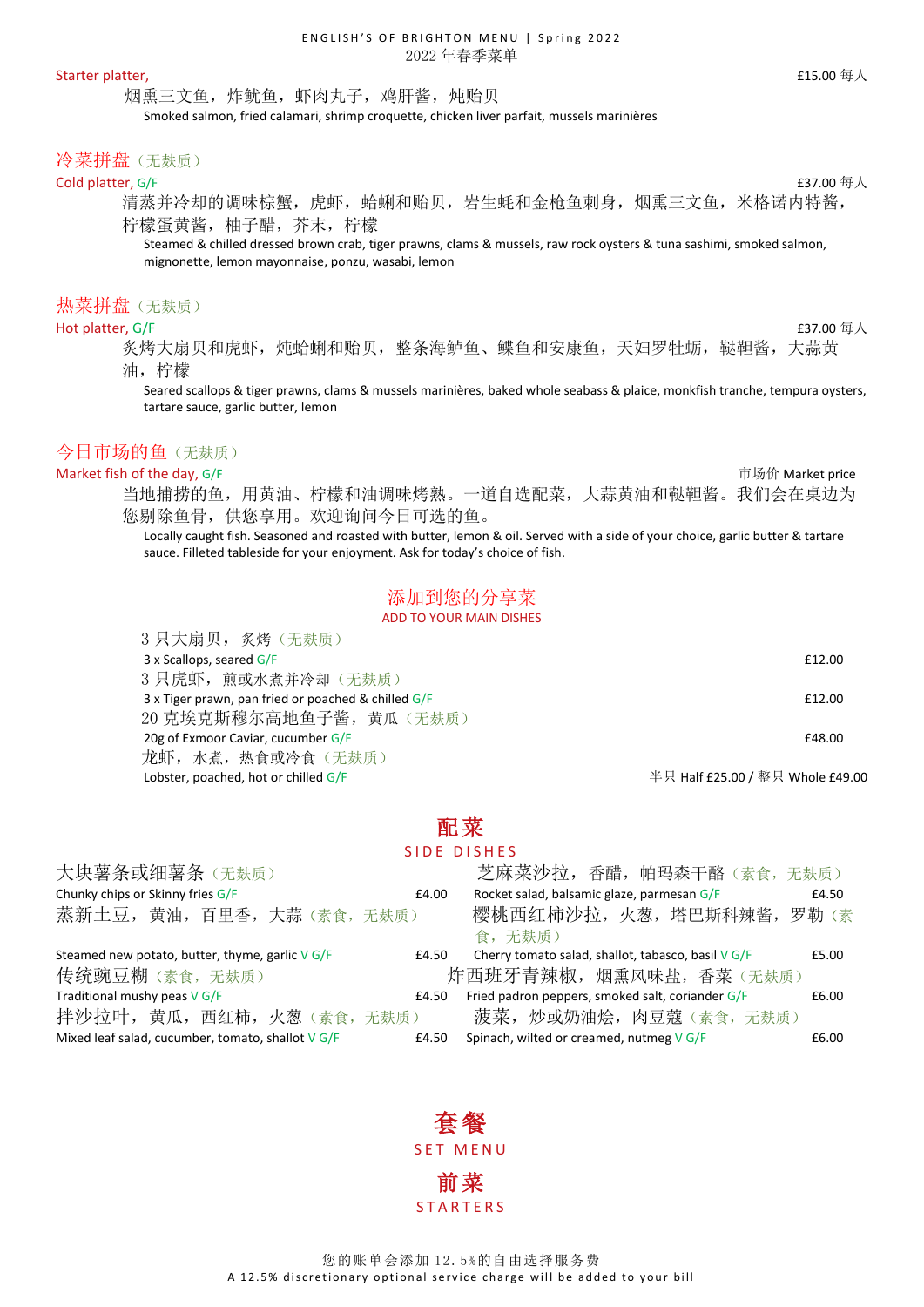ENGLISH'S OF BRIGHTON MENU | Spring 2022 2022 年春季菜单 3 只生蚝,米格诺内特酱, 塔巴斯科辣椒酱和柠檬 或柚子醋、小葱和是拉差辣椒酱(无麸质) 3 x raw rock oysters, mignonette, tabasco sauces, lemon or ponzu, spring onion, wasabi sriracha G/F 虾肉丸子和脆鱿鱼,凯撒蛋黄酱,西班牙青辣椒,香菜 Shrimp croquette & crispy calamari, Caesar mayonnaise, padron peppers, coriander 鸡肝酱, 松露黄油,甜菜根酸辣酱,芝麻菜,佛卡夏面包 Chicken liver parfait, truffle butter, beetroot chutney, rocket leaves, focaccia 烤蔬菜奶酪卷,烤烤中令蔬菜和芳香乳清干酪,番茄调味汁,烤酵母,香醋(素食,无麸质) Baked roulade, grilled seasonal vegetables & aromatic ricotta, sauce vierge, roasted yeast, balsamic glaze V G/F

## 主菜 M A I N S

烤海鲈鱼,整条或切片,味噌胡萝卜,西兰花泥,西班牙香肠,牛肝菌粉,扇贝脆片(无麸质)

Roasted Sea bass, whole or filleted, miso glazed carrot, broccoli puree, chorizo, porcini powder, scallop crackers G/F 安康鱼,橄榄墨鱼,普罗旺斯炖菜,龙虾浓汤,白兰地奶油,干柠檬,茴香 Monkfish tranche, olives stuffed cuttlefish, ratatouille, lobster bisque, brandy cream, dried lemon, fennel frills 250 克熟成牛臀排, 或 250 克金枪鱼排, 亚洲风味沙拉, 香辣华夫酱(无麸质) 250g Dry aged beef rump or 250g Tuna steak, Asian style salad, spicy wafu dressing G/F

野韭菜和菠菜意大利烩饭,烟灰山羊奶酪球,夏季松露,烤松子,紫苏(素食,无麸质) Wild garlic & spinach risotto, ash goat cheese balls, summer truffle, toasted pine nuts, shiso  $\sqrt{G/F}$ 

## 甜品 **P U D D I N G S**

熔岩黑巧克力和榛子蛋糕,覆盆子,法式酸奶油,薄荷(素食)

Dark chocolate & hazelnut "fondant", raspberries, crème fraiche, mint V

焦糖桃子挞,香槟冰沙,粉胡椒,开心果饼干,跳跳糖(素食)

Caramelized peach curd, champagne sorbet, pink peppercorns, pistachio lingue di gatto, popping candy V

传统意式提拉米苏 (素食)

Traditional Italian Tiramisu V

冰激凌和冰沙精选(素食,无麸质)

Selection of ices & sorbets V G/F

两道菜 2 COURSES £32.50 | 三道菜 3 COURSES £37.50

## 经典怀旧菜单

ENGLISH'S THROWBACK MENU

血腥玛丽生蚝酒,伏特加,塔巴斯科辣椒酱 Bloody Mary oyster shot, vodka, tabasco